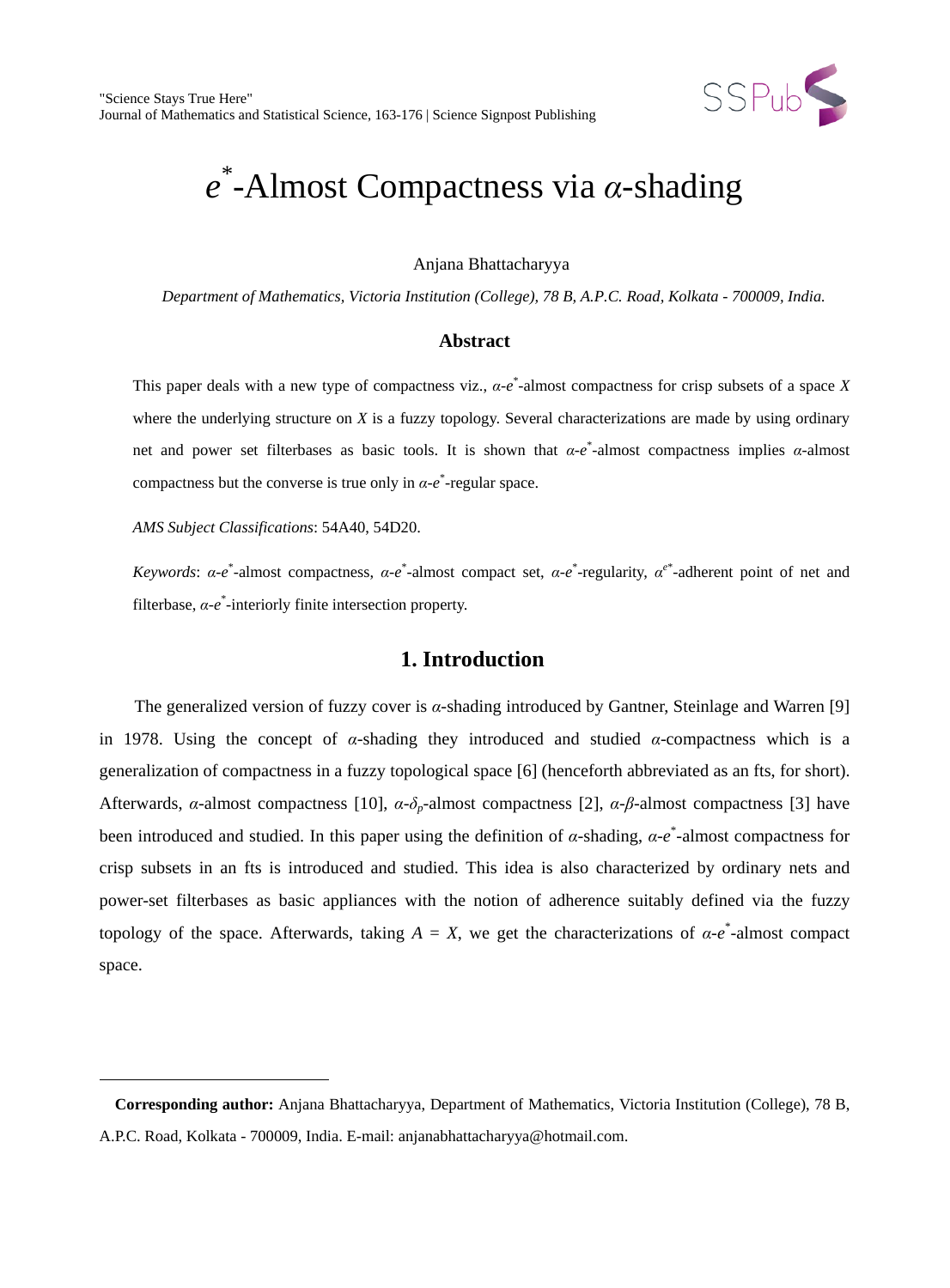#### **2. Preliminaries**

In what follows, by  $(X, \tau)$  or simply by X, we mean an fts in the sense of Chang [6]. A crisp set *A* in an fts *X* means an ordinary subset of the set *X* where the underlying structure of the set *X* being a fuzzy topology  $\tau$ . A fuzzy set [13] *A* is a mapping from a nonempty set *X* into the closed interval  $I = [0, 1]$  of the real line, i.e.,  $A \in I^X$ . For a fuzzy set *A*, the fuzzy closure [6] and fuzzy interior [6] of *A* in *X* are denoted by *clA* and *intA* respectively. The support [13] of a fuzzy set *A* in *X* will be denoted by *suppA* and is defined by  $suppA = \{x \in X : A(x) \neq 0\}$ . A fuzzy point [12] in *X* with the singleton support  $\{x\} \subseteq X$  and the value  $\alpha$   $(0 < \alpha \le 1)$  at *x* will be denoted by  $x_{\alpha}$ . For a fuzzy set *A*, the complement [13] of *A* in *X* will be denoted by  $1_{\chi} \setminus A$  and is defined by  $(1 \times \ A)(x) = 1 - A(x)$ , for each  $x \in X$ . For any two fuzzy sets *A* and *B* in *X*, we write  $A \leq B$  if  $A(x) \leq B(x)$ , for each  $x \in X$  [13] while we write  $A \circ B$  if *A* is quasi-coincident ( *q* -coincident, for short) with *B* [12], i.e., if there exists  $x \in X$  such that  $A(x) + B(x) > 1$ ; the negation of these statements are written as  $A \not\leq B$  and  $A \not\in B$  respectively. A fuzzy set *A* is called fuzzy regular open [1] (resp., fuzzy preopen [11], fuzzy  $\beta$ -open [7]) if  $A = int(cA)$  (resp.,  $A \leq int(cIA), A \leq cl(int(cIA))$ ). The complement of a fuzzy preopen (resp., fuzzy  $\beta$ -open) set is called fuzzy preclosed [11] (resp., fuzzy  $\beta$ -closed [7]). A fuzzy set *B* is called a quasi-neighbourhood (q-nbd, for short) [12] of a fuzzy point  $x_t$  if there is a fuzzy open set *U* in *X* such that  $x_t qU \leq B$ . If, in addition, *B* is fuzzy open (resp., fuzzy regular open), then *B* is called a fuzzy open [12] (resp., fuzzy regular open [1]) *q*-nbd of  $x_t$ . A fuzzy point  $x_\alpha$  is said to be a fuzzy  $\delta$ -cluster point of a fuzzy set *A* in an fts *X* if every fuzzy regular open q-nbd *U* of  $x_\alpha$  is q-coincident with *A* [8]. The union of all fuzzy  $\delta$ -cluster points of *A* is called the fuzzy  $\delta$ -closure of *A* and is denoted by  $\delta c/A$  [8]. Afuzzy set *A* in an fts *X* is said to be fuzzy  $\delta$ -preopen [4] if  $A \leq int(\delta cA)$ . The complement of a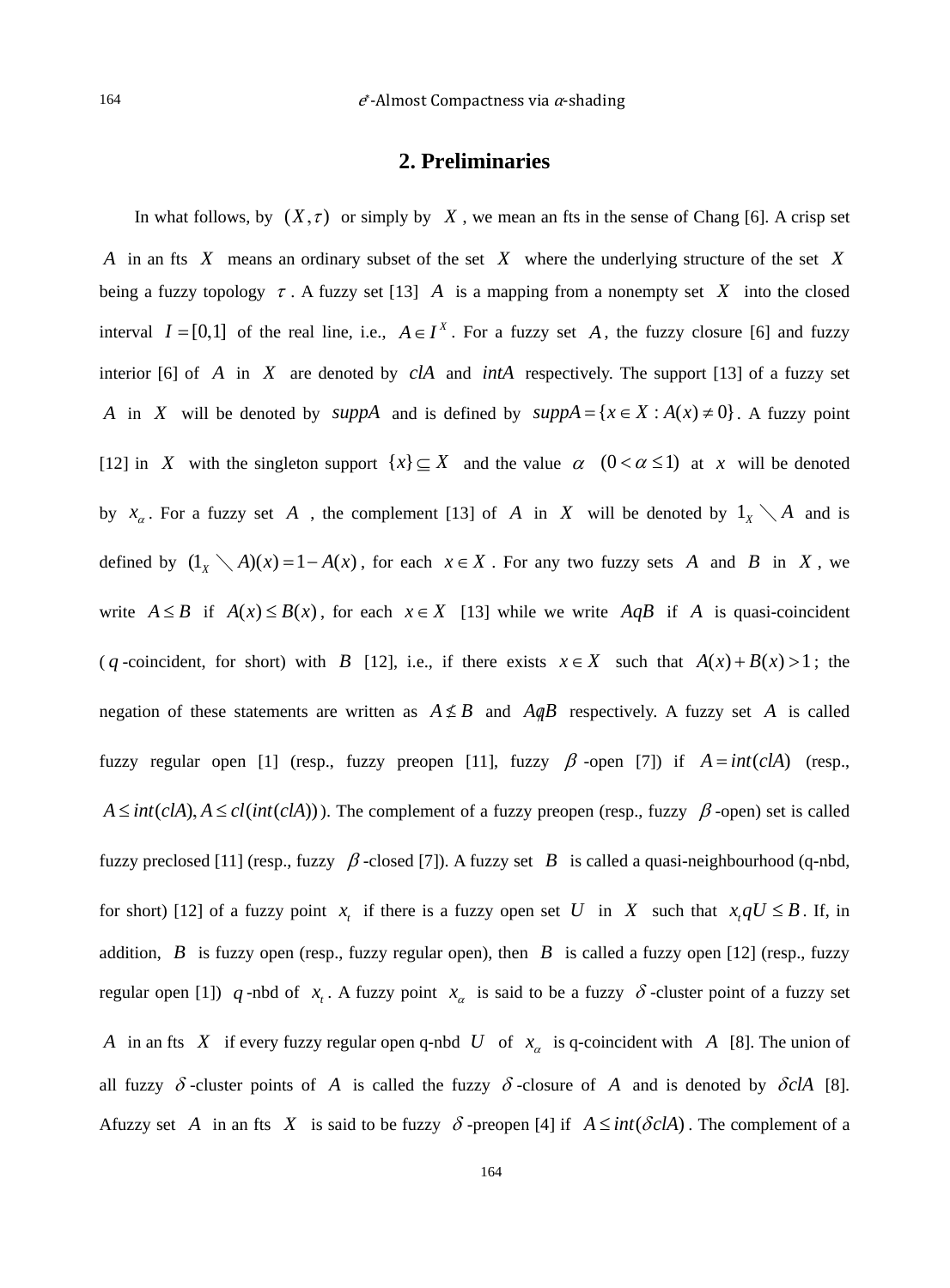fuzzy  $\delta$ -preopen set is called fuzzy  $\delta$ -preclosed [4]. A fuzzy set A in an fts X is called a fuzzy  $\delta$ -pre-q-nbd of a fuzzy point  $x_\alpha$  in X if there exists a fuzzy  $\delta$ -preopen set V in X such that  $x_{\alpha} qV \leq A$  [4]. A fuzzy point  $x_{\alpha}$  in an fts *X* is called a fuzzy  $\delta$  -precluster point of a fuzzy set *A* in *X* if every fuzzy  $\delta$ -pre-q-nbd of  $x_\alpha$  is q-coincident with *A* [4]. The union of all fuzzy  $\delta$ -precluster points of *A* is called the fuzzy  $\delta$ -preclosure of *A* and will be denoted by  $\delta$ -pclA [4].

## **3. Fuzzy** *e* **\* -open Set: Some Properties**

In this section we recall first the definition of fuzzy  $e^*$ -open set and some of its results from [5].

**Definition 3.1** [5]. A fuzzy set *A* in an fts *X* is said to be fuzzy *e*<sup>\*</sup>-open if  $A \leq cl(int(\delta c | A))$ . The complement of a fuzzy  $e^*$ -open set is called fuzzy  $e^*$ -closed.

**Definition 3.2** [5]. The intersection of all fuzzy  $e^*$ -closed sets containing a fuzzy set *A* in *X* is called fuzzy  $e^*$ -closure of  $A$ , to be denoted by  $e^*cA$ .

**Result 3.3** [5]. A fuzzy set *A* in *X* is fuzzy  $e^*$ -closed iff  $A = e^* c I A$ .

**Definition 3.4** [5]. The union of all fuzzy  $e^*$ -open sets contained in a fuzzy set *A* in *X* is called fuzzy  $e^*$ -interior of *A*, to be denoted by  $e^*intA$ .

**Result 3.5** [5]. A fuzzy set *A* is fuzzy  $e^*$ -open iff  $A = e^* int A$ .

**Result 3.6** [5]. (i) For any fuzzy set *A* in *X*,  $x_t \in e^* c A \Leftrightarrow U q A$  for any fuzzy  $e^*$ -open set *U* in  $X$  with  $x,qU$ .

(ii) for any two fuzzy sets  $U, V$  in  $X$  where  $V$  is fuzzy  $e^*$ -open set,  $UqV \Rightarrow e^*clUqV$ .

**Result 3.7**. For a fuzzy set *A* in an fts  $(X, \tau)$ ,  $e^{\tau}cl(e^{\tau}cIA) = e^{\tau}cIA$ .

**Proof.** It is clear that  $e^*cA \leq e^*cI(e^*cA)$ .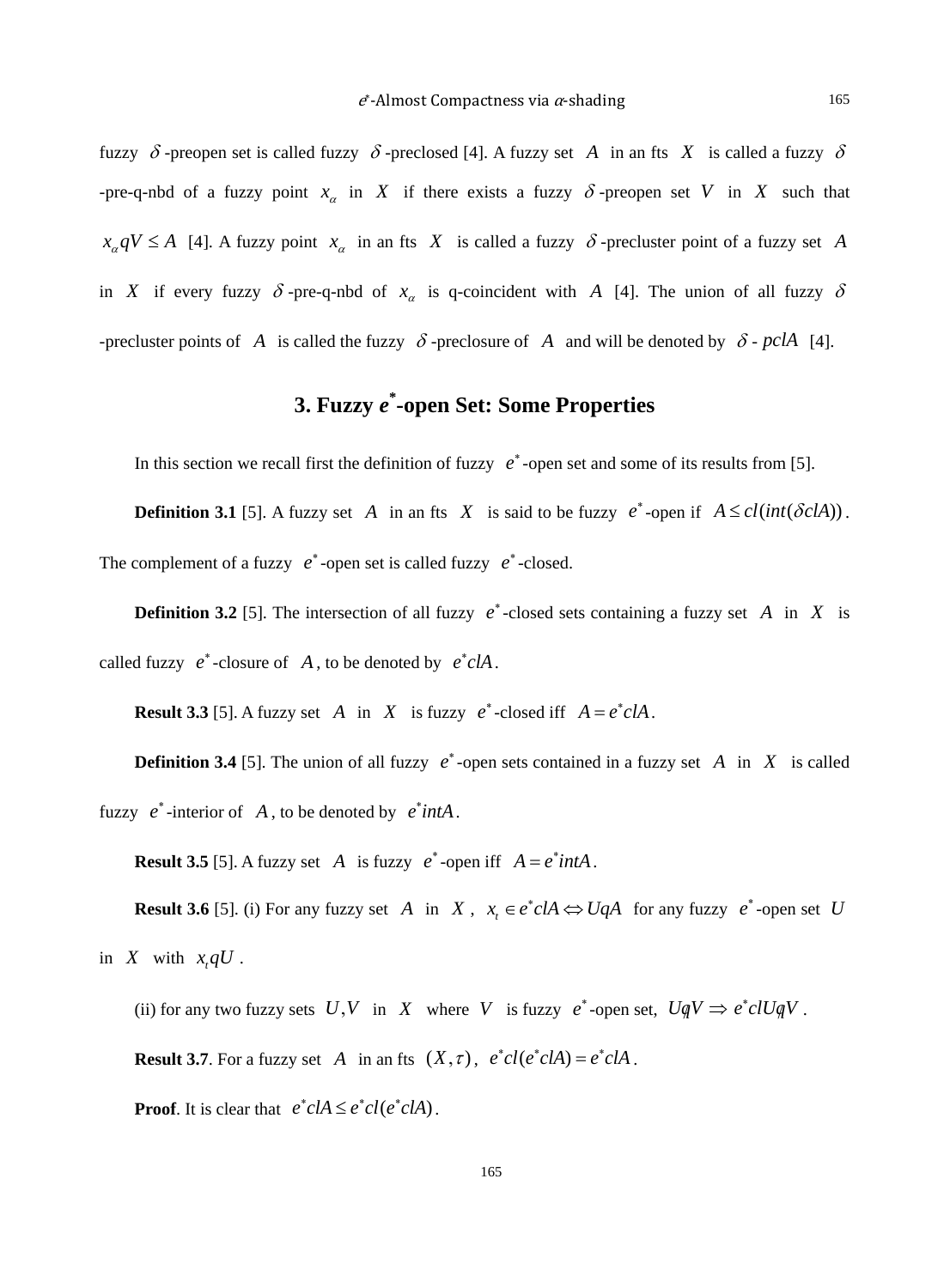Conversely, let  $x_{\alpha} \in e^*cl(e^*clA)$ . Then for every fuzzy  $e^*$ -open set *U* of *X* with  $x_{\alpha}qU$ , *Uqe*<sup>\*</sup>*clA* . We have to show that *UqA* . If possible, let *UqA* . Then  $A \leq 1_X \setminus U \Rightarrow e^* c I A \leq$  $e^*cl(1_x \setminus U) = 1_x \setminus U \Rightarrow Uqe^*clA$ , a contradiction. Consequently,  $e^*cl(e^*clA) \leq e^*clA$  and hence  $e^*cl(e^*clA) = e^*clA$ , for any fuzzy set *A* in *X*.

**Result 3.8**. For a fuzzy  $e^*$ -open set *U* in *X*,  $e^*cl(e^*int(e^*clU)) = e^*clU$ .

**Proof.** Let *U* be fuzzy  $e^*$  -open in *X*. Then clearly  $U \leq e^*cl(e^*int(e^*clU)) \Rightarrow e^*clU \leq$  $e^*cl(e^*cl(e^*int(e^*clU))) = e^*cl(e^*int(e^*clU))$  (by Result 3.7). Again  $e^*cl(e^*int(e^*clU)) \le$  $e^*cl(e^*clU) = e^*clU$  (by Result 3.7). Hence  $e^*cl(e^*int(e^*clU)) = e^*clU$ , for any fuzzy  $e^*$ -open set *U* in *X* .

**Result 3.9**. For any two fuzzy sets *A*, *B* in an fts *X*,  $e^*cl(A \vee B) = e^*clA \vee e^*clB$ .

**Proof.** It is clear that  $e^*cA \vee e^*cB \leq e^*cI(A \vee B)$ .

Conversely, let  $x_a \in e^*cl(A \vee B)$ . Then for any fuzzy  $e^*$ -open set *U* in *X* with  $x_a qU$ ,  $Uq(A \vee B) \Rightarrow$  there exists  $y \in X$  such that  $U(y)+(A \vee B)(y) > 1 \Rightarrow U(y)+max\{A(y), B(y)\}$  $> 1 \Rightarrow$  either *UqA* or  $UqB \Rightarrow$  either  $x_{\alpha} \in e^* cI A$  or  $x_{\alpha} \in e^* cI B \Rightarrow x_{\alpha} \in e^* cI A \vee e^* cI B$ . Hence the proof.

**Remark 3.10**. The union (intersection) of any collection of fuzzy  $e^*$ -open (resp., fuzzy  $e^*$ -closed) sets in an fts  $X$  is fuzzy  $e^*$ -open (resp., fuzzy  $e^*$ -closed) in  $X$ .

**Remark 3.11**. It is clear from Remark 3.10 that  $i=1$  $\left(\bigvee^n A_i\right) = \bigvee^n$  $\bigvee_{i=1}^{n} \bigvee_{i=1}^{n}$  i<sub>i</sub>  $e^*cl(\bigvee A_i) = \bigvee e^*clA_i$  $(\bigvee_{i=1} A_i) = \bigvee_{i=1} e^* c l A_i$  for fuzzy  $e^*$ -open sets  $A_1, A_2, ..., A_n$  in *X*.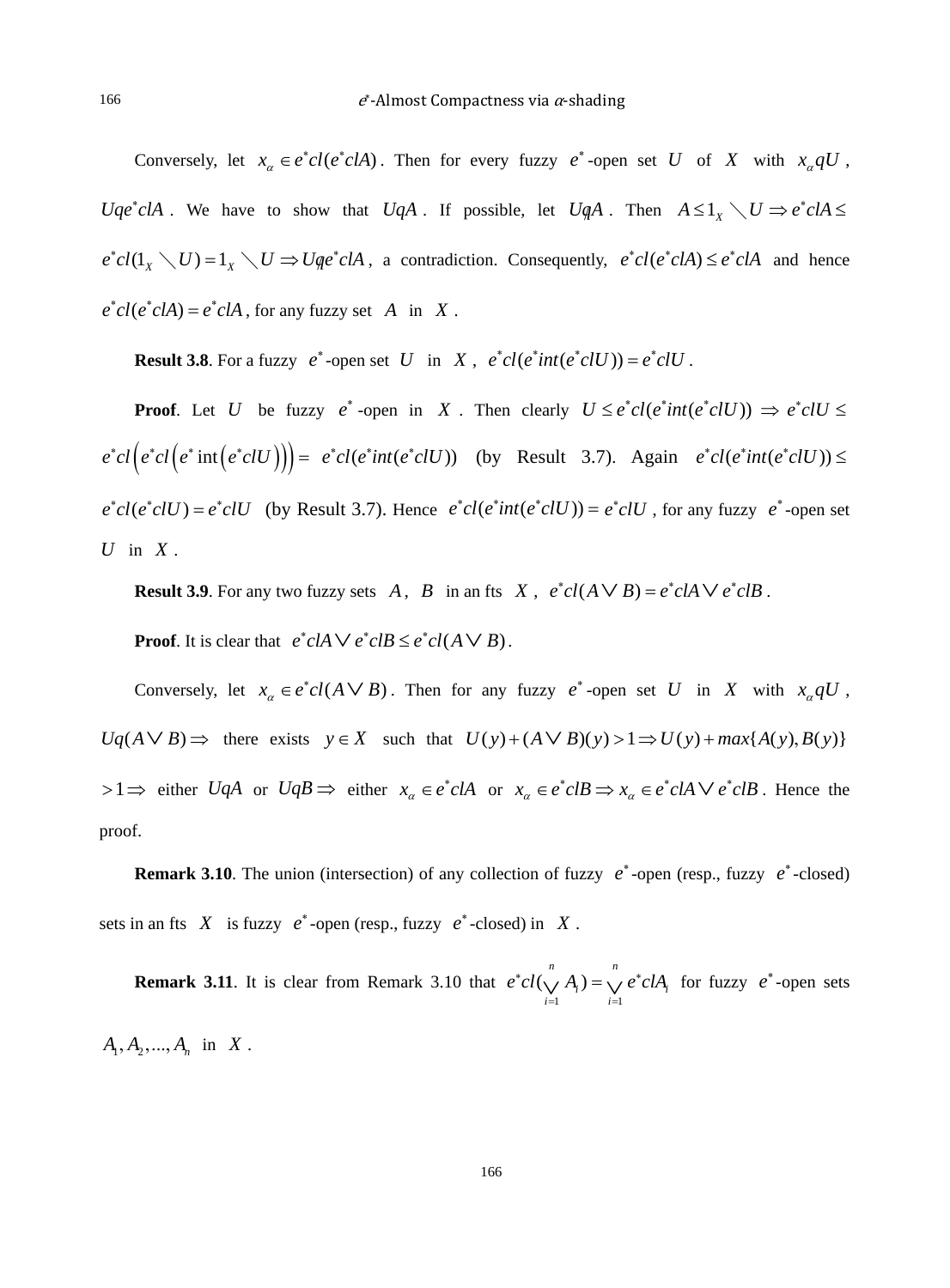## **4.** *α***-***e* **\* -Almost Compactness: Some Characterizations**

The concept of  $\alpha$ -shading given by Gantner et al. [9] when applied to arbitrary crisp subsets of X we get the following definition.

**Definition 4.1**. Let *X* be an fts and *A*, a crisp subset of *X*. A collection  $\mathcal{U}$  of fuzzy sets in *X* is called an  $\alpha$ -shading (where  $0 < \alpha < 1$ ) of *A* if for each  $x \in A$ , there is some  $U_x \in \mathcal{U}$  such that  $U_x(x) > \alpha$  [9]. If, in addition, the members of  $\mathcal U$  are fuzzy open (resp., fuzzy  $e^*$ -open) sets, then  $\mathcal U$ is called a fuzzy open [9] (resp., fuzzy  $e^*$ -open)  $\alpha$ -shading of A.

**Definition 4.2.** Let *X* be an fts and *A*, a crisp subset of *X*. *A* is said to be  $\alpha$ -compact [9] (resp.  $\alpha$  -almost compact [10],  $\alpha - \beta$  -almost compact [3],  $\alpha - \delta_p$  -almost compact [2]) if each fuzzy open  $\alpha$ -shading  $(0 < \alpha < 1)$ U of A, there is a finite (resp. finite proximate, finite  $\beta$ -proximate, finite  $\delta_p$ -proximate)  $\alpha$ -subshading of A, i.e., there is a finite subcollection  $\mathcal{U}_0$  of  $\mathcal{U}$  such that  ${U : U \in \mathcal{U}_0}$  (resp.,  ${c} U : U \in \mathcal{U}_0$ ,  ${c} U : U \in \mathcal{U}_0$ ,  ${\delta \cdot pcU : U \in \mathcal{U}_0}$ ) is again an  $\alpha$ -shading of *A*. If  $A = X$  in addition, then *X* is called an  $\alpha$  -compact (resp.,  $\alpha$  -almost compact,  $\alpha$  -  $\beta$  -almost compact,  $\alpha$  -  $\delta_p$  -almost compact) space.

Now we set the following definition.

**Definition 4.3**. Let *X* be an fts and *A*, a crisp subset of *X*. *A* is said to be  $\alpha$ -*e*<sup>\*</sup>-almost compact if each fuzzy  $e^*$ -open  $\alpha$ -shading  $\mathcal U$  of  $A$  has a finite  $e^*$ -proximate  $\alpha$ -subshading, i.e., there exists a finite subcollection  $\mathcal{U}_0$  of  $\mathcal{U}$  such that  $\{e^*clU : U \in \mathcal{U}_0\}$  is again an  $\alpha$ -shading of A.

If in particular  $A = X$ , we get the definition of  $\alpha - e^*$ -almost compact space X.

It then follows that

**Theorem 4.4**. (a) Every finite subset of an fts *X* is  $\alpha$  -  $e^*$ -almost compact.

(b) If  $A_1$  and  $A_2$  are  $\alpha \cdot e^*$ -almost compact subsets of an fts  $X$ , then so is  $A_1 \vee A_2$ .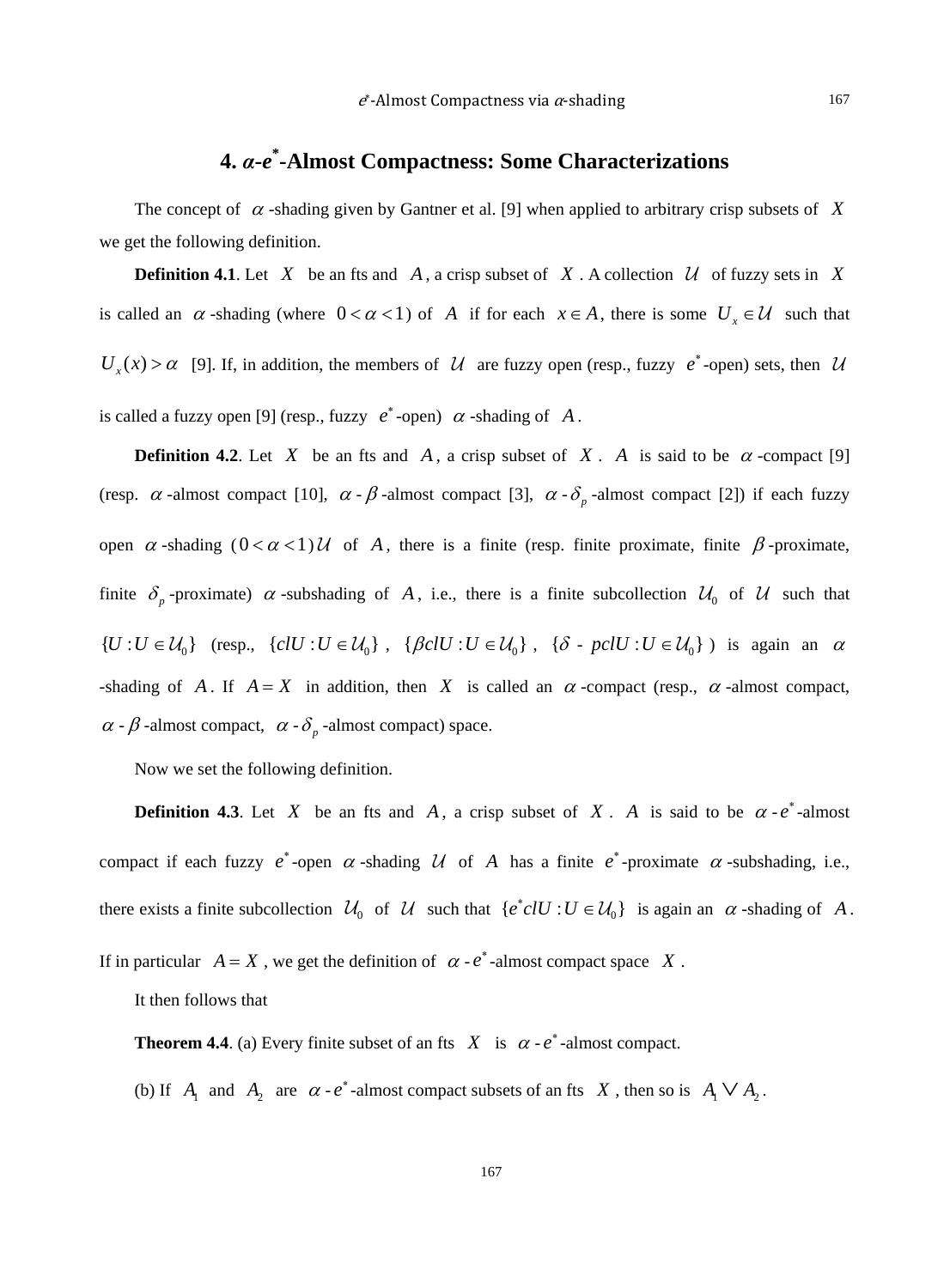(c) *X* is  $\alpha - e^*$ -almost compact if *X* can be written as the union of finite number of  $\alpha - e^*$ -almost compact sets in *X* .

Since  $e^* c I A \leq \beta c I A \leq \gamma c I A \leq \delta$  -  $\gamma c I A$  for any fuzzy set *A* in an fts *X*, it is clear from Definition 4.2 and Definition 4.3 that  $\alpha$  -  $e^*$ -almost compactness implies  $\alpha$  -  $\beta$ -almost compactness implies  $\alpha$  - *p* -almost compactness implies  $\alpha$  -  $\delta_p$  -almost compactness.

Again as  $e^*cA \leq cIA$ , for any fuzzy set A in an fts X, it is clear from literature that  $\alpha - e^*$ -almost compactness implies  $\alpha$  -almost compactness, but not conversely. To achieve the converse we need to define some sort of regularity condition in our setting. The following definition serves our purpose.

**Definition 4.5**. An fts *X* is said to be  $\alpha$  -  $e^*$ -regular, if for each point  $x \in X$  and each fuzzy  $e^*$ -open set  $U_x$  in *X* with  $U_x(x) > \alpha$ , there exists a fuzzy open set  $V_x$  in *X* with  $V_x(x) > \alpha$  such that  $cIV$ <sub>x</sub>  $\leq U$ <sub>x</sub>.

Two other equivalent ways of defining  $\alpha - e^*$ -regularity are given by the following theorem.

**Theorem 4.6**. For an fts  $X$ , the following are equivalent :

(a) *X* is  $\alpha - e^*$ -regular.

(b) For each point  $x \in X$  and each fuzzy  $e^*$ -closed set *F* with  $F(x) < 1 - \alpha$ , there is a fuzzy open set *U* such that  $(clU)(x) < 1-\alpha$  and  $F \leq U$ .

(c) For each crisp point  $x \in X$  and each fuzzy  $e^*$ -closed set *F* with  $F(x) < 1 - \alpha$ , there exist fuzzy open sets *U* and *V* in *X* such that  $V(x) > \alpha$ ,  $F \leq U$  and  $UqV$ .

**Proof.** (a)  $\Rightarrow$  (b): Let  $x \in X$  and *F* be a fuzzy *e*<sup>\*</sup>-closed set with  $F(x) < 1 - \alpha$ . Put  $V = 1_X \setminus F$ . Then  $V(x) > \alpha$  where V is fuzzy  $e^*$ -open in X. By (a), there exists a fuzzy open set *W* in *X* with  $W(x) > \alpha$  and  $clW \le V = 1_X \setminus F$ . Then  $F \le 1_X \setminus clW = int(1_X \setminus W) = U$  (say).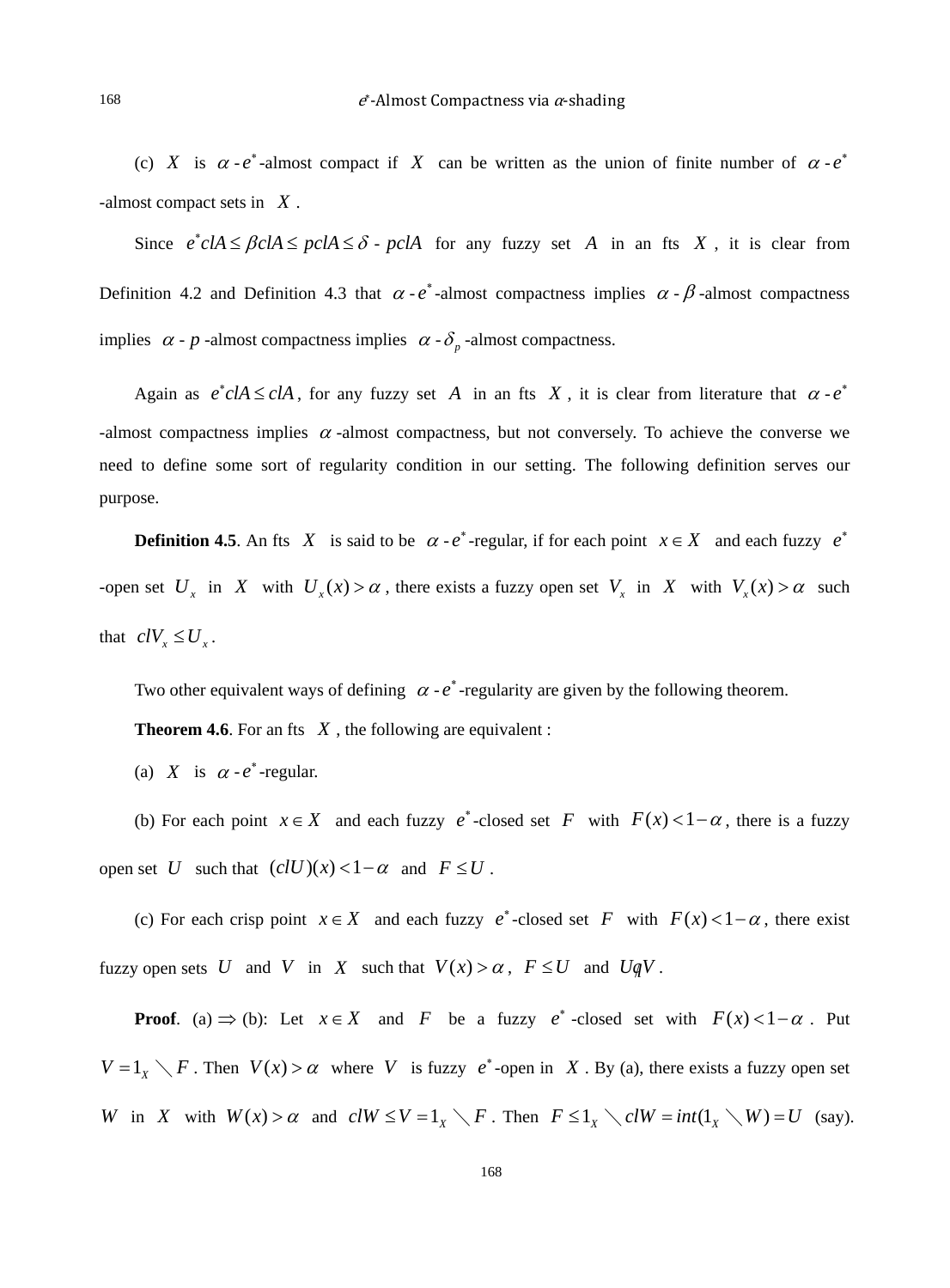Then *U* is fuzzy open in *X*. Also,  $clU = cl(int(1_X \setminus W)) = cl(1_X \setminus clW) = 1_X \setminus int(clW) \le$  $1_X \setminus W$ . Thus  $(clU)(x) \leq (1_X \setminus W)(x) < 1-\alpha$ .

(b)  $\Rightarrow$  (a): Let  $x \in X$  and *U* be fuzzy  $e^*$ -open set in *X* with  $U(x) > \alpha$ . Let  $F = 1_x \setminus U$ . Then *F* is fuzzy  $e^*$ -closed set in *X* with  $F(x) < 1 - \alpha$ . By (b), there is a fuzzy open set *V* in *X* such that  $(clV)(x) < 1 - \alpha$  and  $F \leq V$ . So  $(1_x \setminus clV)(x) > \alpha$ , i.e.,  $W(x) > \alpha$  where  $W = 1_X \setminus cIV = int(1_X \setminus V)$  is a fuzzy open set in *X*. Now  $clW = cl(1_X \setminus cIV) = 1_X \setminus int(cIV)$  $\leq 1_X \setminus V \leq 1_X \setminus F = U$ . Hence (a) follows.

(b)  $\Rightarrow$  (c): Let  $x \in X$  and *F*, a fuzzy *e*<sup>\*</sup>-closed set in *X* with  $F(x) < 1 - \alpha$ . By (b), there exists a fuzzy open set *U* in *X* such that  $(clU)(x) < 1 - \alpha$  and  $F \leq U$ . Then  $x_{1-\alpha} \notin clU$ . Consequently, there is a fuzzy open set *V* in *X* such that  $x_{1-a}qV$  and  $VqU$ , i.e.,  $V(x) + 1 - \alpha > 1 \Rightarrow V(x) > \alpha$ .

(c)  $\Rightarrow$  (b): Let  $x \in X$ , and *F*, a fuzzy *e*<sup>\*</sup>-closed set in *X* with  $F(x) < 1 - \alpha$ . By (c), there exist fuzzy open sets *U* and *V* in *X* such that  $V(x) > \alpha, F \leq U$  and  $UqV$ . Now  $V(x) > \alpha \Rightarrow x_{1-\alpha}qV$ . Then as  $UqV$ ,  $clUqV \Rightarrow (clU)(x) \leq 1-V(x) < 1-\alpha$ .

**Theorem 4.7**. In an  $\alpha$  -  $e^*$ -regular fts *X*, the  $\alpha$ -almost compactness of a crisp subset *A* of *X* implies its  $\alpha$  -  $e^*$ -almost compactness.

**Proof.** Let  $\mathcal{U}$  be a fuzzy  $e^*$ -open  $\alpha$ -shading of an  $\alpha$ -almost compact set  $A$  in an  $\alpha$ - $e^*$ -regular fts *X*. Then for each  $a \in A$ , there exists  $U_a \in \mathcal{U}$  such that  $U_a(a) > \alpha$ . By hypothesis, there is a fuzzy open set  $V_a$  in  $X$  with  $V_a(a) > \alpha$  such that  $c_i V_a \leq U_a$  ... (1).

Let  $V = \{V_a : a \in A\}$ . Then V is a fuzzy open  $\alpha$ -shading of A. By  $\alpha$ -almost compactness of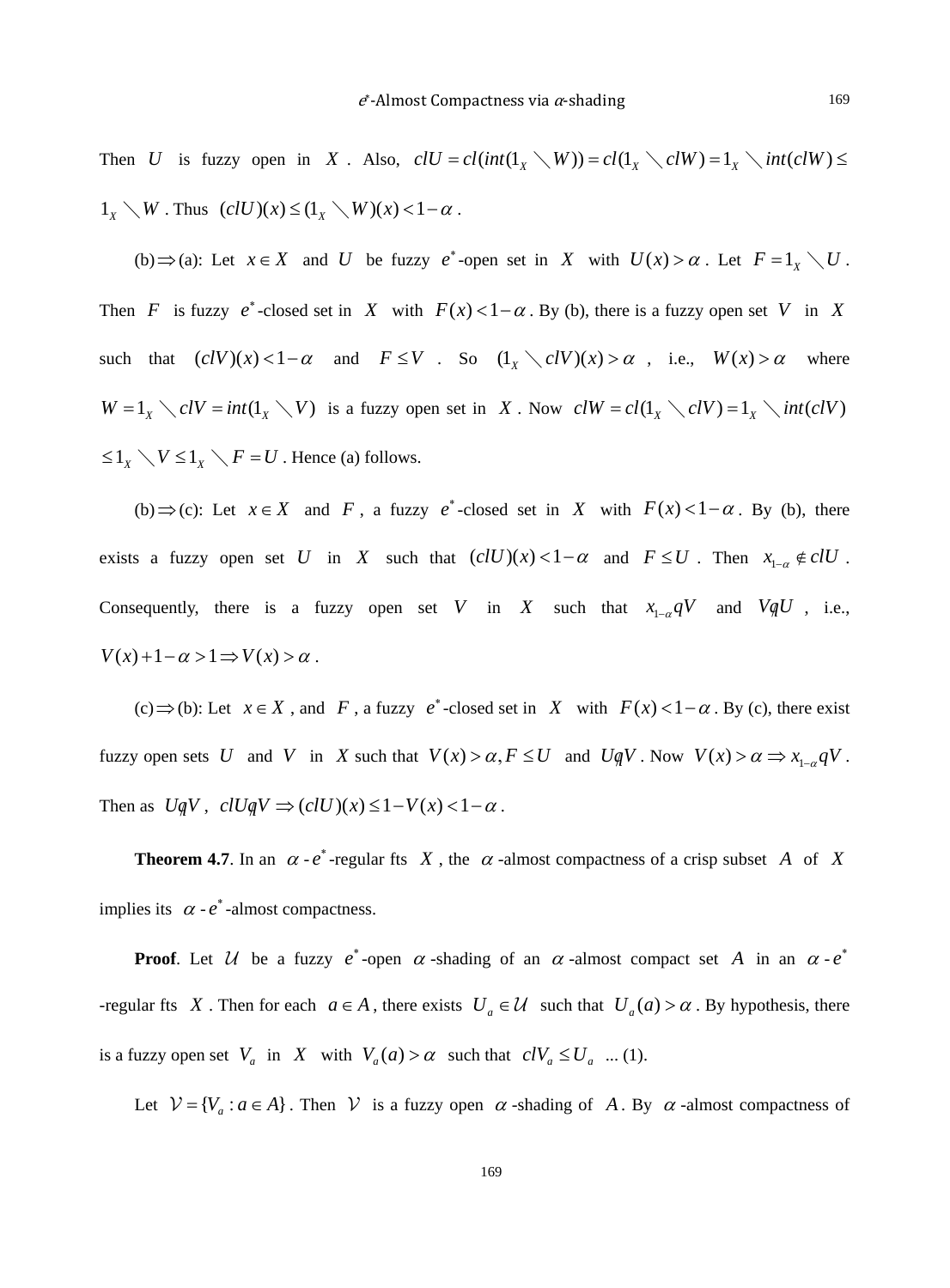*A*, there is a finite subset  $A_0$  of *A* such that  $V_0 = \{c/V_a : a \in A_0\}$  is an  $\alpha$ -shading of *A*. Using (1),  $\mathcal{U}_0 = \{U_a : a \in A_0\}$  and hence  $\{cIU_a : a \in A_0\}$  is then a finite  $\alpha$ -subshading of  $\mathcal{U}$ . Hence A is  $\alpha$ - *e*<sup>∗</sup> -almost compact space.

**Theorem 4.8**. A crisp subset *A* of an fts *X* is  $\alpha$  -  $e^*$ -almost compact if and only if every family of fuzzy  $e^*$ -open sets, the  $e^*$ -interiors of whose  $e^*$ -closures form an  $\alpha$ -shading of *A*, contains a finite subfamily, the  $e^*$ -closures of whose members form an  $\alpha$ -shading of A.

**Proof.** It is sufficient to prove that for a fuzzy  $e^*$  -open set *U*,  $U \leq e^*int(e^* c l U) \leq$  $e^*cl(e^*int(e^*clU)) = e^*clU$  (By Result 3.8).

**Theorem 4.9.** A crisp subset A of an fts X is  $\alpha$  -  $e^*$ -almost compact if and only if for every collection  $\{F_i : i \in \Lambda\}$  of fuzzy  $e^*$ -open sets with the property that for each finite subset  $\Lambda_0$  of  $\Lambda$ , there is  $x \in A$  such that  $\inf_{i \in \Lambda_0} F_i(x) \ge 1 - \alpha$ , one has  $\inf_{i \in \Lambda} (e^* c l F_i)(y) \ge 1 - \alpha$ , for some  $y \in A$ .

**Proof**. Let *A* be  $\alpha$  -  $e^*$  -almost compact. If possible, let for a collection  $\{F_i : i \in \Lambda\}$  of fuzzy  $e^*$ -open sets in *X* with the property that for each finite subset  $\Lambda_0$  of  $\Lambda$ , there is  $x \in A$  such that  $\inf_{x \in \Lambda_0} F_i(x) \ge 1 - \alpha$ , but  $\inf_{x \in \Lambda} (e^* c l F_i)(x) < 1 - \alpha$ , for all  $x \in A$ . Then  $\alpha < (1_x \setminus \bigcap_{i \in \Lambda} e^* c l F_i)(x)$ *i*  $\alpha < 1$ <sub>x</sub>  $\cap$   $e^* c l F_i(x)$  $\langle 1_x \setminus \bigcap_{i \in \Lambda} e^* c l F_i (x) \rangle =$  $[\bigcup (1_{X} \setminus e^*clF_i)](x)$ *i*  $e^{\ast}clF_i$ <sup>x</sup> $(x$  $\bigcup_{i \in \Lambda} (1_x \setminus e^* c l F_i) (x)$ , for each  $x \in A$  which shows that  $\{1_x \setminus e^* c l F_i : i \in \Lambda\}$  is a fuzzy  $e^*$ -open  $\alpha$ -shading of *A* . By assumption, there is a finite subset  $\Lambda_0$  of  $\Lambda$  such that  ${e^*cl(1_x \setminus e^*clF_i) : i \in \Lambda_0} = {1_x \setminus e^*int(e^*clF_i) : i \in \Lambda_0}$  is an  $\alpha$  -shading of *A*. Hence  $\mathbf{0}$  $\left[\bigcup_{X} (1_{X} \setminus e^{*} \text{int}(e^{*} \text{cl} F_{i}))\right](x)$ *i*  $\alpha < [\bigcup_{x} (\mathbb{1}_{x} \setminus e^* int(e^* c l F_i))]$  (x  $\langle\subset[\bigcup_{i\in\Lambda_0}(1_{\chi}\setminus e^*int(e^*c lF_i))](x) = [1_{\chi}\setminus(\bigcap_{i\in\Lambda_0}$  $[1_x \setminus ( \bigcap e^* int(e^* c l F_i))] (x)$ *i*  $e^*int(e^*c lF_i))]$ (x  $\setminus (\bigcap_{i \in \Lambda_0} e^* int(e^* c l F_i))] (x)$ , for each  $x \in A$ . Then 0  $\iota \in \Lambda_0$  $(( \bigcap F_i)(x) \leq [ \bigcap e^* int(e^* c l F_i)](x) < 1$  $i \in \Lambda_0$  *i*  $F_i(x) \leq [\bigcap e^* int(e^* c l F_i)](x) < 1-\alpha$  $\bigcap_{i \in \Lambda_0} F_i(x) \leq [\bigcap_{i \in \Lambda_0} e^* int(e^* c l F_i)](x) < 1 - \alpha$ , for each  $x \in A$ , which contradicts our assumption.

Conversely, let under the given hypothesis, A be not  $\alpha \cdot e^*$ -almost compact. Then there exists a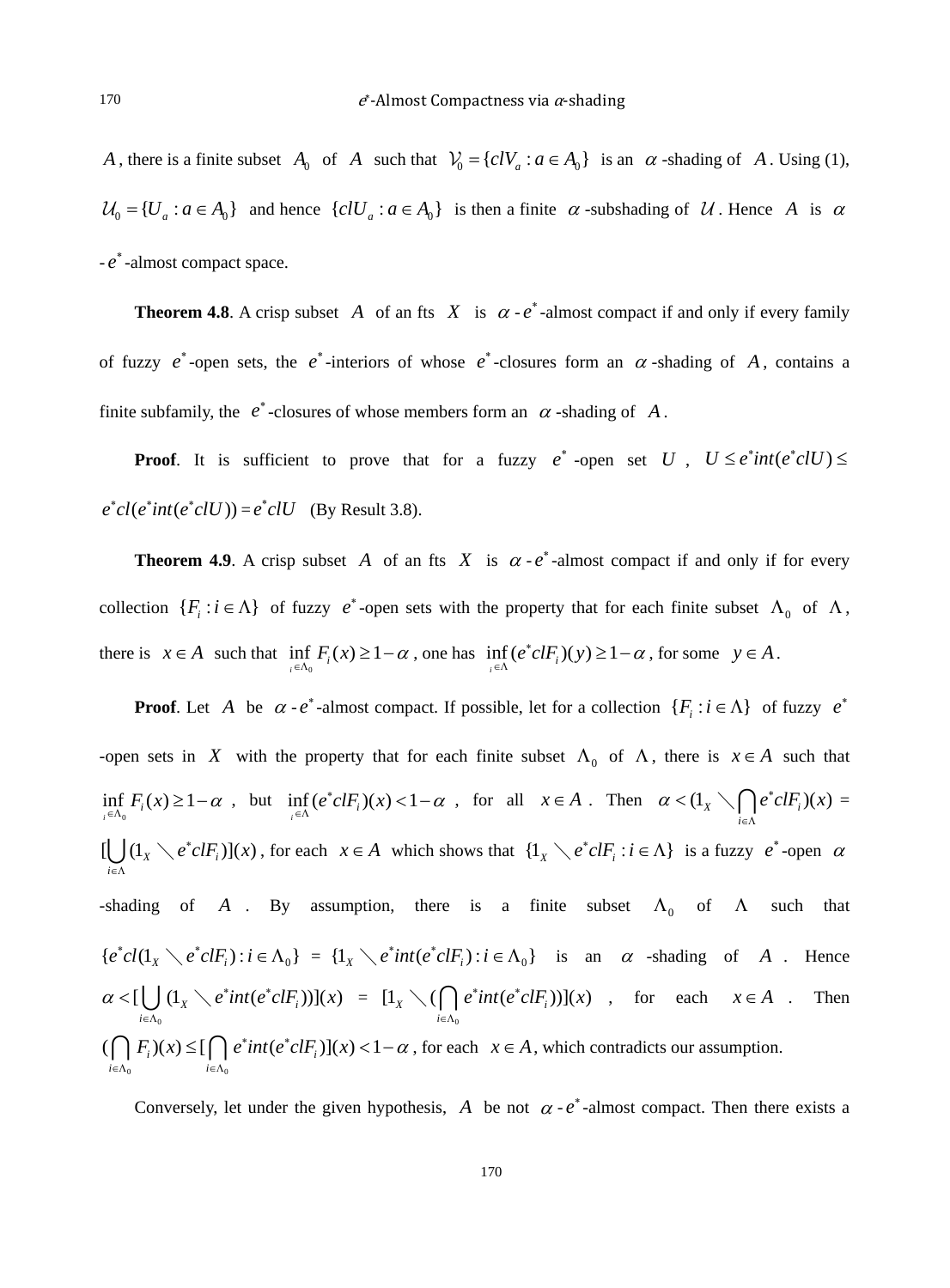fuzzy  $e^*$ -open  $\alpha$ -shading  $\mathcal{U} = \{U_i : i \in \Lambda\}$  of A having no finite  $e^*$ -proximate  $\alpha$ -subshading, i.e., for every finite subset  $\Lambda_0$  of  $\Lambda$ ,  $\{e^*c l U_i : i \in \Lambda_0\}$  is not an  $\alpha$ -shading of A, i.e., there exists  $x \in A$  such that  $\sup_{i \in \Lambda_0} (e^*clU_i)(x)$  $e^{\ast}clU_{i}(x)\leq \alpha$  $sup(e^* c l U_i)(x) \leq \alpha$ , i.e.,  $1_x \setminus sup_{i \in \Lambda_0}(e^* c l U_i)(x) = \inf_{i \in \Lambda_0} (1_x \setminus e^* c l U_i)(x) \geq 1 - \alpha$ .

Hence  $\{1_x \setminus e^* c l U_i : i \in \Lambda\}$  is a family of fuzzy  $e^*$ -open sets with the stated property. Consequently, there is some  $y \in A$  such that  $\inf_{i \in \Lambda} [e^* cl(1_X \setminus e^* cl U_i)](y) \ge 1 - \alpha$ . Then  $\sup_{i \in \Lambda} U_i(y)$  $U_i(y)$ ∈Λ ≤  $\sup_{i \in \Lambda} (e^*int(e^*clU_i))(y)$  $\sup_{x \in \Lambda} (e^* \text{cl} U_i)(y) = 1 - \inf_{i \in \Lambda} (1_x \setminus e^* \text{int} (e^* \text{cl} U_i))(y) = 1 - \inf_{i \in \Lambda} [e^* \text{cl} (1_x \setminus e^* \text{cl} U_i)]((y) \leq \alpha$ . This shows that  $\{U_i : i \in \Lambda\}$  fails to be an  $\alpha$ -shading of A, a contradiction.

**Definition 4.10**. A family  $\{F_i : i \in \Lambda\}$  of fuzzy sets in an fts *X* is said to have  $\alpha \cdot e^*$ -interiorly finite intersection property ( $\alpha$  -  $e^*$ -IFIP, for short) in a subset *A* of *X*, if for each finite subset  $\Lambda_0$  of  $\Lambda$ , there exists  $x \in A$  such that  $\mathbf 0$  $[\int e^*intF_i](x) \geq 1$ *i*  $e^{\ast}$ *intF*<sub>*i*</sub>](*x*)  $\geq$  1 –  $\alpha$  $\bigcap_{i\in\Lambda_0}e^*intF_i(x)\geq 1-\alpha$ .

**Theorem 4.11**. A crisp subset *A* of an fts *X* is  $\alpha - e^*$ -almost compact if and only if for every family  $\mathcal{F} = \{F_i : i \in \Lambda\}$  of fuzzy  $e^*$ -closed sets in *X* with  $\alpha$ - $e^*$ -IFIP in *A*, there exists  $x \in A$ such that  $\inf_{i \in \Lambda} F_i(x) \geq 1 - \alpha$ .

**Proof**. Let  $\mathcal{F} = \{F_i : i \in \Lambda\}$  be a family of fuzzy  $e^*$ -closed sets in *X* with  $\alpha - e^*$ -IFIP in *A* where *A* is  $\alpha \cdot e^*$ -almost compact subset of *X*. If possible, let for each  $x \in A$ ,  $\inf_{i \in \Lambda} F_i(x) < 1 - \alpha$ , i.e.,  $(f \mid F_i)(x) < 1$ *i*  $F_i(x) < 1 - \alpha$  $\bigcap_{i \in \Lambda} F_i(x) < 1 - \alpha$  and hence  $\left[\bigcup_{i \in \Lambda} (\mathbb{1}_X \setminus F_i)(x)\right]$  $F_i$ )] $(x) > \alpha$  $\bigcup_{i \in \Lambda} (1_x \setminus F_i)(x) > \alpha$ . Therefore  $\mathcal{U} = \{1_x \setminus F_i : i \in \Lambda\}$  is a fuzzy  $e^*$ -open  $\alpha$ -shading of *A*. By hypothesis, there exists a finite subfamily  $\Lambda_0$  of  $\Lambda$  such that  $\mathbf{0}$  $[\bigcup e^*cl(1_x \setminus F_i)](x)$ *i*  $e^{\ast}cl(1_{x} \setminus F_{i})](x) > \alpha$  $\bigcup_{i \in \Lambda_0} e^* cl(1_X \setminus F_i)](x) > \alpha$ , i.e.,  $1 - (\bigcap_{i \in \Lambda_0}$  $1 - ( \bigcap e^* int F_i)(x)$ *i*  $e^*intF_i(x) > \alpha$  $-(\bigcap_{i\in\Lambda_0}e^*intF_i)(x) > \alpha$ , i.e.,  $(\bigcap_{i\in\Lambda_0}$  $(( \ \ ) e^*intF_i(x) < 1$ *i*  $e^*intF_i(x) < 1-\alpha$  $\bigcap_{i \in \Lambda_0} e^* int F_i(x) < 1 - \alpha$ , for each

 $x \in A$ , which shows that  $\mathcal F$  does not have  $\alpha \cdot e^*$ -IFIP in *A*, a contradiction.

Conversely, let  $\mathcal{U} = \{U_i : i \in \Lambda\}$  be a fuzzy  $e^*$  -open  $\alpha$  -shading of A. Then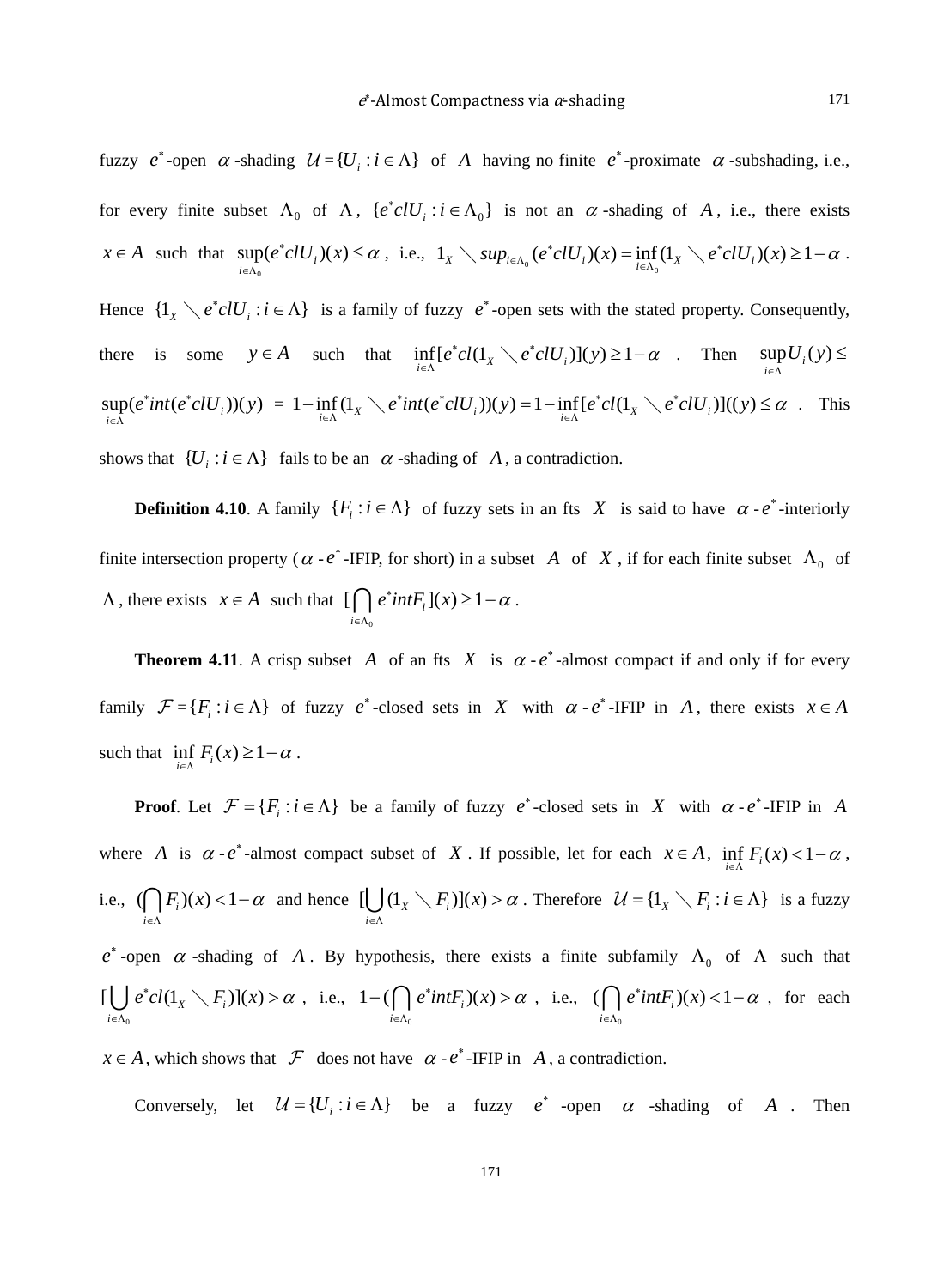${\cal F} = \{1_X \setminus U_i : i \in \Lambda\}$  is a family of fuzzy  $e^*$ -closed sets in *X* with  $\inf_{i \in \Lambda} (1_X \setminus U_i)(x) < 1 - \alpha$ , for each  $x \in A$ , so that  $\mathcal F$  does not have  $\alpha \cdot e^*$ -IFIP in *A*. Then there exists some finite subset  $\Lambda_0$  of  $\Lambda$  such that for each  $x \in A$ ,  $\boldsymbol{0}$  $[ \int e^x int(1_X \setminus U_i)](x) < 1$ *i*  $e^*int(1_X \setminus U_i)](x) < 1-\alpha$  $\bigcap_{i\in\Lambda_0}e^*int(1_X\setminus U_i)](x) < 1-\alpha \Rightarrow 1-(\bigcup_{i\in\Lambda_0}$  $1 - (\bigcup e^* c l U_i)(x) < 1$ *i*  $e^*clU_i(x) < 1-\alpha$  $-(\bigcup_{i\in\Lambda_0}e^*clU_i)(x) < 1-\alpha$ , for each  $x \in A \implies$  $^{\circ}$  $\left(\bigcup e^{\ast}clU_{i}\right)(x)$ *i*  $e^{\ast}clU_{i}(x) > \alpha$  $\bigcup_{x \in \Lambda_0} e^* c l U_i(x) > \alpha$ , for each  $x \in A \implies A$  is  $\alpha - e^*$ -almost compact space.

## **5. Characterizations of** *α***-***e* **\* -Almost Compactness Via Ordinary Nets and Filterbases**

In this section,  $\alpha - e^*$ -almost compactness of a crisp subset *A* of an fts *X* is characterized via  $\alpha^{\ell^*}$ -adherent points of ordinary nets and power-set filterbases.

Let us now introduce the following definition:

**Definition 5.1**. Let  $\{S_n : n \in (D, \geq)\}\$  (where  $(D, \geq)$  is a directed set) be an ordinary net in *A* and  $\mathcal F$  be a power-set filterbase on *A*, and  $x \in X$  be any crisp point in *X*. Then *x* is called an  $\alpha^{e^*}$ -adherent point of

(a) the net  $\{S_n\}$  if for each fuzzy  $e^*$ -open set *U* in *X* with  $U(x) > \alpha$  and for each  $m \in D$ , there exists  $k \in D$  such that  $k \ge m$  in *D* and  $(e^* c l U)(S_k) > \alpha$ ,

(b) the filterbase  $\mathcal F$  if for each fuzzy  $e^*$ -open set *U* with  $U(x) > \alpha$  and for each  $F \in \mathcal F$ , there exists a crisp point  $x_F$  in *F* such that  $(e^* c l U)(x_F) > \alpha$ .

**Theorem 5.2.** A crisp subset *A* of an fts *X* is  $\alpha$  -  $e^*$ -almost compact if and only if every net in *A* has an  $\alpha^{e^*}$ -adherent point in *A*.

**Proof.** Let a crisp subset *A* of an fts *X* be  $\alpha$  -  $e^*$ -almost compact. If possible, let there be a net  $\{S_n : n \in (D, \geq)\}\$ in *A* ( $(D, \geq)$  being a directed set, as usual) having no  $\alpha^{e^*}$ -adherent point in *A*.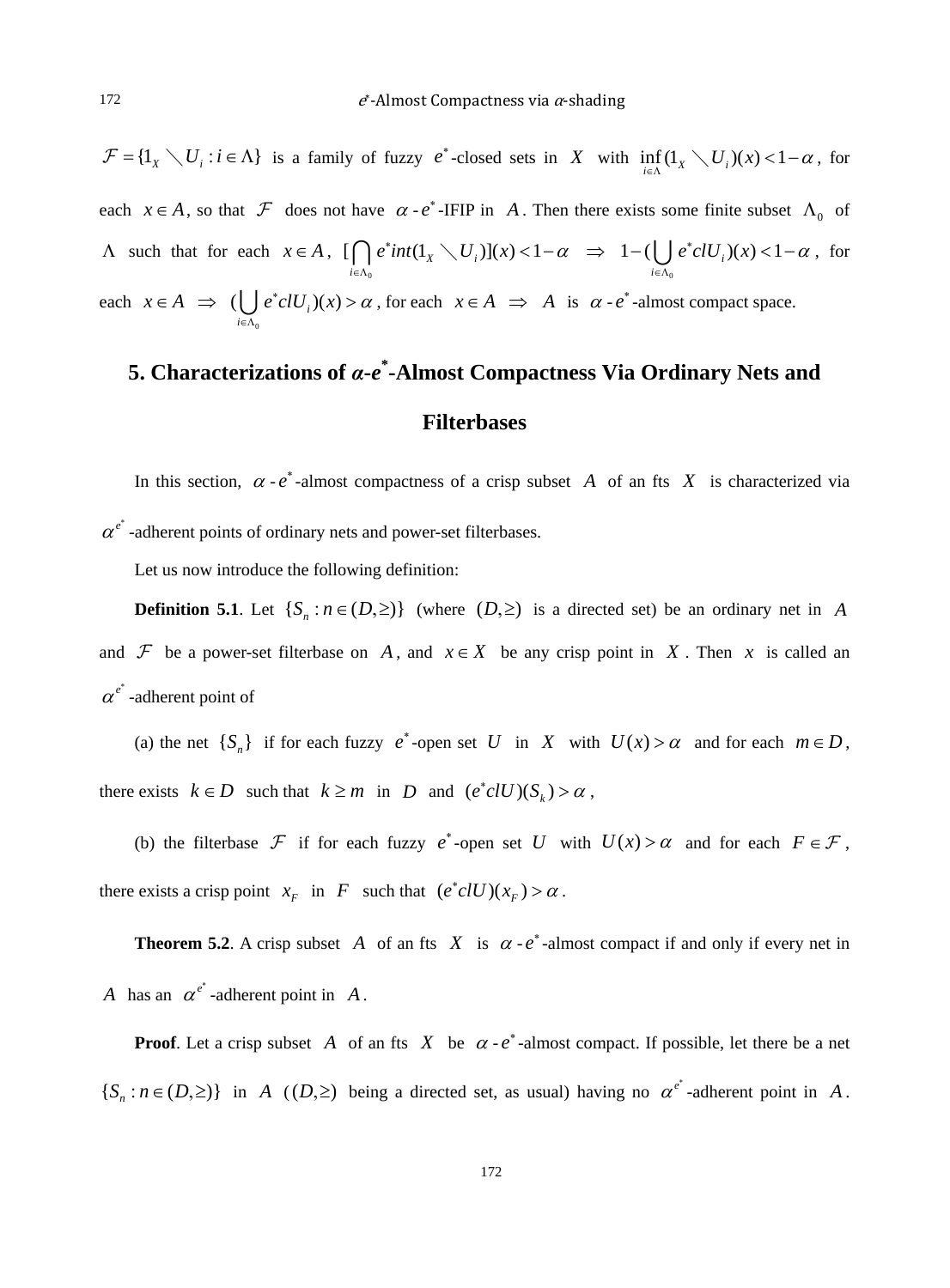Then for each  $x \in A$ , there is a fuzzy  $e^*$ -open set  $U_x$  in  $X$  with  $U_x(x) > \alpha$  and an  $m_x \in D$  such that  $(e^*clU_x)(S_n) \le \alpha$ , for all  $n \ge m_x$   $(n \in D)$ . Now,  $\mathcal{U} = \{1_x \setminus e^*clU_x : x \in A\}$  is a collection of fuzzy *e*<sup>\*</sup>-open sets in *X* such that for any finite subcollection  $\{1_x \setminus e^* c l U_{x_i} : i = 1, 2, ..., k\}$  (say) of U, there exists  $m \in D$  with  $m \ge m_{x_i}$ ,  $i = 1, 2, ..., k$  in D such that  $\left(\bigcup_{i=1}^{\infty} e^* c l U_{x_i}\right)(S_n)$ *k*  $x_i \vee \neg n$ *i*  $e^{\ast}clU_{x_i}(S_n)\leq \alpha$  $\bigcup_{i=1}^{\infty} e^* c l U_{x_i}$   $(S_n) \leq \alpha$ , for all  $n \ge m$   $(n \in D)$ , i.e.,  $\inf_{1 \le i \le k} (1_x \setminus e^* c l U_{x_i})(S_n) \ge 1 - \alpha$ , for all  $n \ge m$ . Hence by Theorem 4.9, there exists some  $y \in A$  such that  $\inf_{x \in A} [e^* cl(1_x \setminus e^* clU_x)(y)] \ge 1 - \alpha$  , i.e.,  $(\bigcup U_x)(y) \leq [\bigcup e^*int(e^*clU_x)](y)$  $x \in A$   $x \in A$  $U_x(y) \leq [\int e^x int(e^* c l U_x)](y)$  $\bigcup_{x \in A} U_x(y) \leq [\bigcup_{x \in A} e^* int(e^* c l U_x)](y)$  =  $1 - [1 - (\bigcup_{x \in A} e^* int(e^* c l U_x))(y)]$  $e^*int(e^*clU_x))(y)$  $-[1-(\bigcup_{x\in A}e^*int(e^*clU_x))(y)] =$  $1-\inf_{x \in A} [e^*cl(1-e^*clU_x)](y) \leq 1-1+\alpha = \alpha$ . We have, in particular,  $U_y(y) \leq \alpha$ , contradicting the

definition of  $U_y$ . Hence the result is proved.

Conversely, suppose that every net in *A* has an  $\alpha^{e^*}$ -adherent point in *A*. Let  $\{F_i : i \in \Lambda\}$  be an arbitrary collection of fuzzy  $e^*$ -open sets in *X*. Let  $\Lambda_f$  denote the collection of all finite subsets of  $\Lambda$ , then  $(\Lambda_f, \geq)$  is a directed set, where for  $\mu, \lambda \in \Lambda_f$ ,  $\mu \geq \lambda$  iff  $\mu \supseteq \lambda$ . For each  $\mu \in \Lambda_f$ , put  $F_{\mu} = \bigcap \{ F_i : i \in \mu \}$ . Let for each  $\mu \in \Lambda_f$ , there be a point  $x_{\mu} \in A$  such that  $\inf_{x \in \mu} F_i(x_\mu) \ge 1 - \alpha \dots (1)$ .

Then by Theorem 4.9 it is enough to show that  $\inf_{i \in \Lambda} (e^* c l F_i)(z) \geq 1 - \alpha$  for some  $z \in A$ . If possible, let  $\inf_{i \in \Lambda} (e^* c l F_i)(z) < 1 - \alpha$ , for each  $z \in A$  ....(2).

Now,  $S = \{x_{\mu} : \mu \in (\Lambda_f, \geq)\}\$ is clearly a net of points in *A*. By hypothesis, there is an  $\alpha^{e^*}$ adherent point *z* in *A* of this net. By (2),  $\inf_{i \in \Lambda} (e^* c l F_i)(z) < 1 - \alpha \implies$  there exists  $i_0 \in \Lambda$  such that  $(e^* c l F_{i_0})(z) < 1 - \alpha$ , i.e.,  $1 - e^* c l F_{i_0}(z) > \alpha$ . Since z is an  $\alpha^{e^*}$ -adherent point of *S*, for the index  $\{i_0\} \in \Lambda_f$ , there is  $\mu_0 \in \Lambda_f$  with  $\mu_0 \geq \{i_0\}$  (i.e.,  $i_0 \in \mu_0$ ) such that  $e^*cl(\lambda_X \setminus e^*clF_{i_0})(x_{\mu_0}) > \alpha$ , i.e.,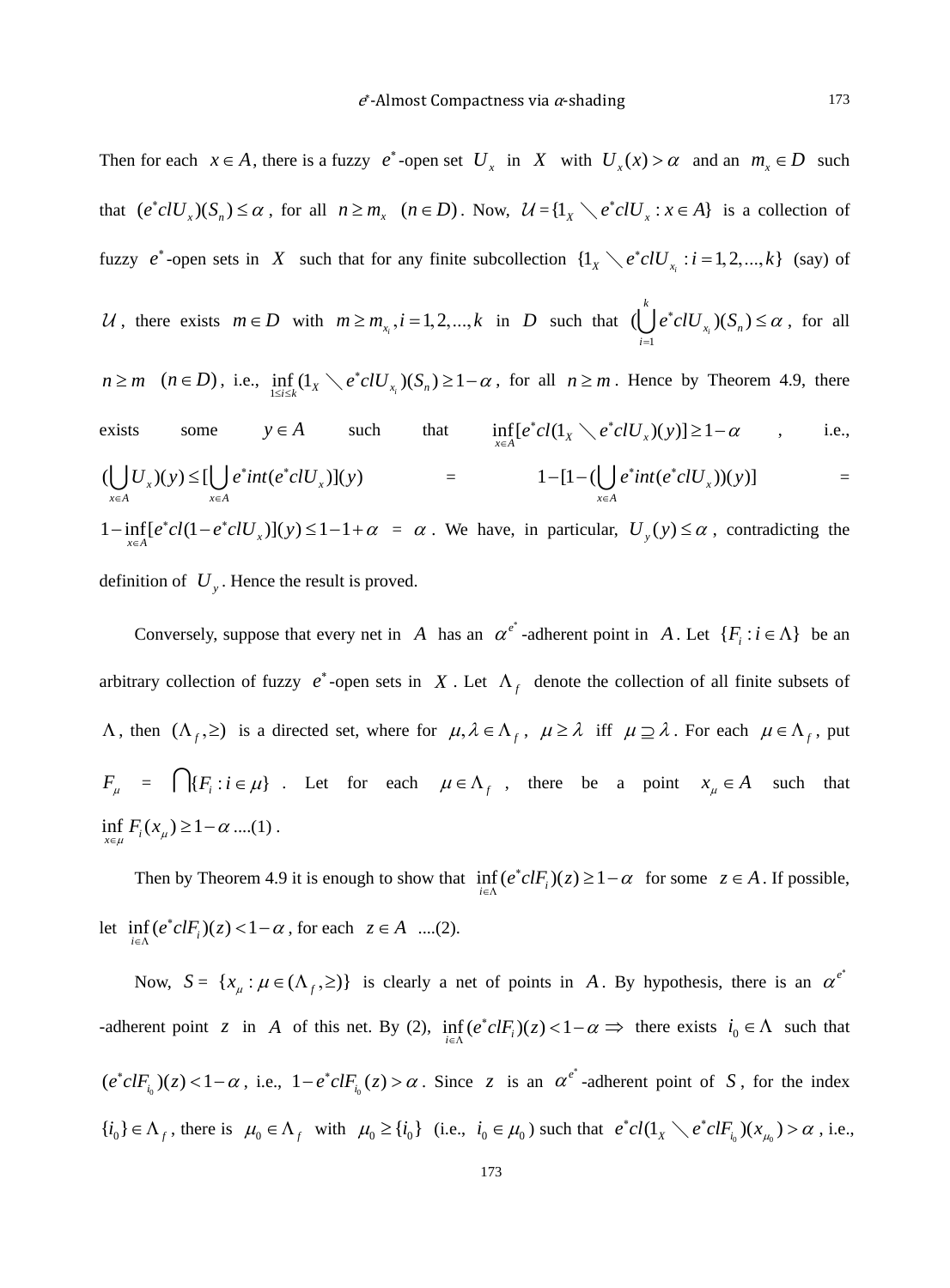$(e^*int(e^*cIF_{i_0}))(x_{\mu_0}) < 1-\alpha$ . Since  $i_0 \in \mu_0$ ,  $\inf_{i \in \mu_0} F_i(x_{\mu_0}) \le F_{i_0}(x_{\mu_0}) \le (e^*int(e^*cIF_{i_0}))(x_{\mu_0}) < 1-\alpha$ , which contradicts (1). This completes the proof.

**Theorem 5.3.** A crisp subset *A* of an fts *X* is  $\alpha \cdot e^*$ -almost compact if and only if every filterbase  $\mathcal F$  on *A* has an  $\alpha^{e^*}$ -adherent point in *A*.

**Proof.** Let *A* be  $\alpha$  -  $e^*$ -almost compact and if possible, let there be a filterbase  $\mathcal{F}$  on *A* having no  $\alpha^{e^*}$  -adherent point in *A*. Then for each  $x \in A$ , there exist a fuzzy  $e^*$ -open set  $U_x$  with  $U_x(x) > \alpha$ , and an  $F_x \in \mathcal{F}$  such that  $(e^* c l U_x)(y) \leq \alpha$ , for each  $y \in F_x$ . Then  $\mathcal{U} = \{U_x : x \in A\}$  is a fuzzy  $e^*$ -open  $\alpha$ -shading of  $A$ . Thus there exist finitely many points  $x_1, x_2, ..., x_n$  in  $A$  such that  $\mathcal{U}_0 = \{ e^* c l U_{x_i} : i = 1, 2, ..., n \}$  is also an  $\alpha$ -shading of *A*. Now let  $F \in \mathcal{F}$  be such that  $F \le \bigcap_{i=1}^n F_{x_i}$ *n*  $F \leq \bigcap_{i=1}^n F_{x_i}$ . *i* = Then  $(e^*c l U_{x_i})(y) \le \alpha$ , for all  $y \in F$  and for  $i = 1, 2, ..., n$ . Thus  $\mathcal{U}_0$  fails to be an  $\alpha$ -shading of *A* , a contradiction.

Conversely, let the condition hold and suppose, if possible,  $\{y_n : n \in (D, \geq)\}\)$  be a net in *A* having no  $\alpha^{e^*}$  -adherent point in *A*. Then for each  $x \in A$ , there are a fuzzy  $e^*$  -open set  $U_x$  with  $U_x(x) > \alpha$  and an  $m_x \in D$  such that  $(e^* c l U_x)(y_n) \leq \alpha$ , for all  $n \geq m_x$   $(n \in D)$ . Thus  ${\cal B} = \{F_x : x \in A\}$ , where  $F_x = \{y_n : n \ge m_x\}$  is a subbase for a filterbase  ${\cal F}$  on  $A$ , where  ${\cal F}$ consists of all finite intersections of members of  $\beta$ . By hypothesis,  $\mathcal F$  has an  $\alpha^{e^*}$ -adherent point z (say) in *A*. But there are a fuzzy  $e^*$ -open set  $U_z$  with  $U_z(z) > \alpha$  and an  $m_z \in D$  such that  $(e^*c l U_z)(y_n) \leq \alpha$ , for all  $n \geq m_z$ , i.e., for all  $p \in F_z \in \mathcal{B}(E \subseteq \mathcal{F})$ ,  $(e^*c l U_z)(p) \leq \alpha$  which implies that *z* cannot be an  $\alpha^{e^*}$ -adherent point of the filterbase  $\mathcal F$ , a contradiction. Hence by Theorem 5.2, *A* is  $\alpha$  -  $e^*$  -almost compact.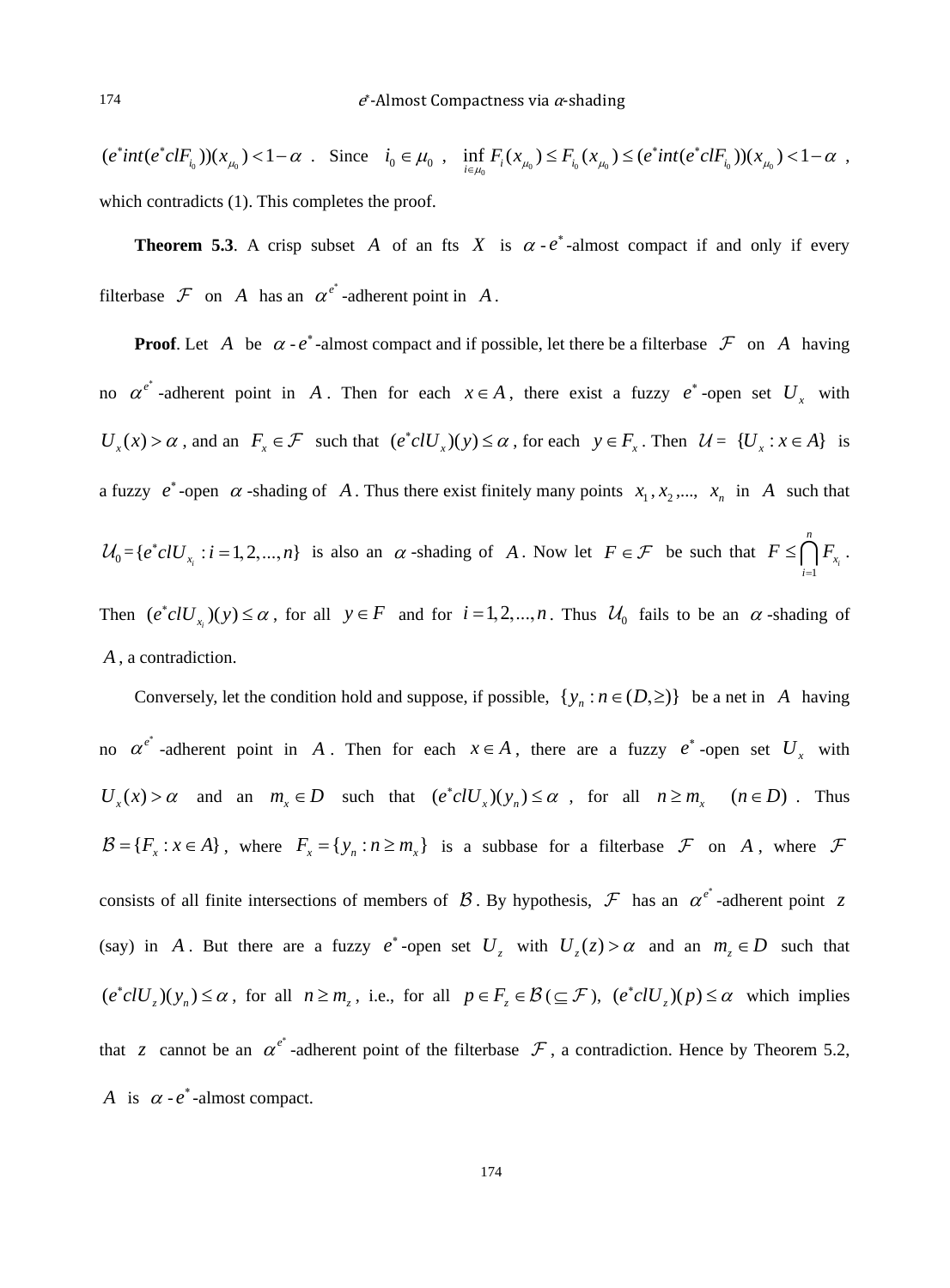Putting  $A = X$  in the characterization theorems so far, of  $\alpha \cdot e^*$ -almost compact crisp subset A, we obtain as follows :

**Theorem 5.4**. For an fts  $(X, \tau)$ , the following are equivalent:

(a) *X* is  $\alpha$  -  $e^*$ -almost compact.

(b) For every family  $\mathcal{U} = \{U_i : i \in \Lambda\}$  of fuzzy  $e^*$ -open sets in *X* such that  $\{e^*int(e^*cUV_i) : i \in \Lambda\}$ is an  $\alpha$ -shading of X, there exists a finite subset  $\Lambda_0$  of  $\Lambda$  such that  $\{e^*clU_i : i \in \Lambda_0\}$  is an  $\alpha$ -shading of *X* .

(c) For every collection  $\{F_i : i \in \Lambda\}$  of fuzzy  $e^*$ -open sets in *X* with the property that for each finite subset  $\Lambda_0$  of  $\Lambda$ , there is  $x \in X$  such that  $\inf_{i \in \Lambda_0} F_i(x) \geq 1 - \alpha$ , one has  $\inf_{i \in \Lambda} (e^* c l F_i)(y) \geq 1 - \alpha$ , for some  $y \in X$ .

(d) For every family  $\{F_i : i \in \Lambda\}$  of fuzzy  $e^*$ -closed sets in *X* with  $\alpha - e^*$ -IFIP in *X*, there exists  $x \in X$  such that  $\inf_{i \in \Lambda} F_i(x) \geq 1 - \alpha$ .

(e) Every net in *X* has an  $\alpha^{e^*}$ -adherent point in *X*.

(f) Every filterbase on *X* has an  $\alpha^{e^*}$  -adherent point in *X*.

## **References**

- [1]. Azad, K.K.; *On fuzzy semi-continuity, fuzzy almost continuity and fuzzy weakly continuity*, J. Math. Anal. Appl. 82 (1981), 14-32.
- [2]. Bhattacharyya, Anjana; *α*-*δp-almost compactness for crisp subsets in a fuzzy topological space*, International Journal of Advanced Research, Vol. 1, Issue 8 (2013), 498-507.
- [3]. Bhattacharyya, Anjana; *α*-*β-almost compactness for crisp subsets of a fuzzy topological space*, IJESR, vol. 3, Issue 4 (2015), 94-105.
- [4]. Bhattacharyya, Anjana and Mukherjee, M.N.; *On fuzzy δ-almost continuous and δ*\* *-almost continuous functions*, J. Tripura Math. Soc. 2 (2000), 45-57.
- [5]. Bhattacharyya, Anjana; *Several concepts of continuity in fuzzy setting*, e-Proceedings, The 10th International